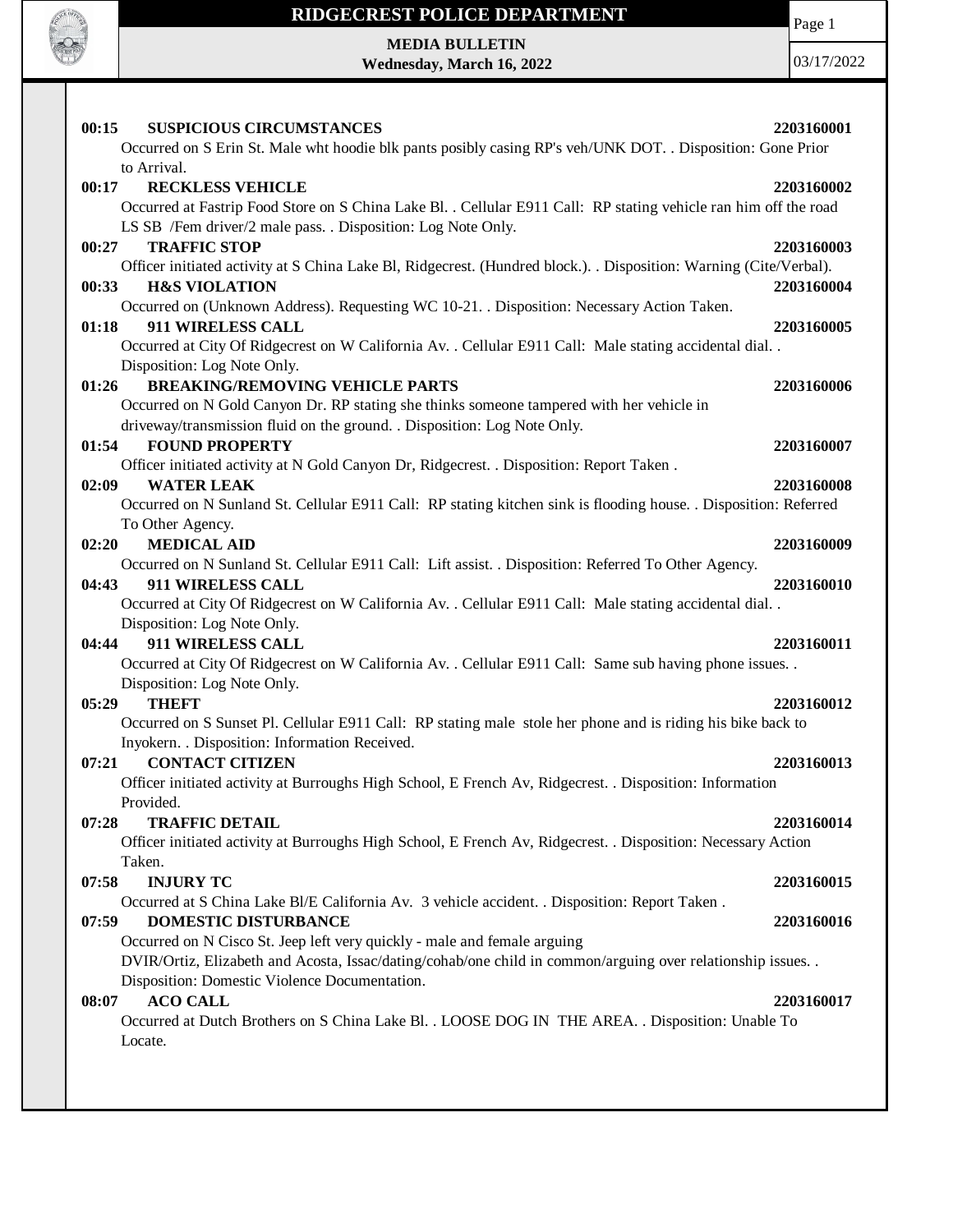

# **MEDIA BULLETIN**

**Wednesday, March 16, 2022**

| 08:22<br><b>CONTACT CITIZEN</b>                                                                                                                     | 2203160018 |
|-----------------------------------------------------------------------------------------------------------------------------------------------------|------------|
| Officer initiated activity at Inyokern Elementary School, Locust Av, Inyokern. . Disposition: Information                                           |            |
| Provided.                                                                                                                                           |            |
| 08:26<br><b>DISTURBANCE - NOISE</b>                                                                                                                 | 2203160019 |
| Occurred on N Norma St. Rp states there are many noises coming from the apartment. . Disposition:                                                   |            |
| Information Provided.                                                                                                                               |            |
| <b>VANDALISM REPORT</b><br>08:56                                                                                                                    | 2203160020 |
| Occurred on W Coral Av. Rp states came by her house last night and spray painted her garage /she just                                               |            |
| noticed it this morning. . Disposition: Log Note Only.                                                                                              |            |
| <b>CONTACT CITIZEN</b><br>08:58                                                                                                                     | 2203160021 |
| Officer initiated activity at Burroughs High School, E French Av, Ridgecrest. . Disposition: Information                                            |            |
| Provided.                                                                                                                                           |            |
| <b>FOLLOW UP</b><br>09:16                                                                                                                           | 2203160022 |
| Officer initiated activity at Burroughs High School, E French Av, Ridgecrest. . Disposition: Follow Up                                              |            |
| Completed.                                                                                                                                          |            |
| 09:22<br><b>DECEASED PERSON</b>                                                                                                                     | 2203160023 |
| Occurred at Clarion on N China Lake Bl. . Rp has an employee who is sick and not answering their phone                                              |            |
| since yesterday at 1500. Rp states the employees family has been calling too as they werent able to get in                                          |            |
| contact with them. Contact rp with dispo. . Disposition: Report Taken.                                                                              |            |
| <b>ACO CALL</b><br>09:29                                                                                                                            | 2203160024 |
| Occurred on S Lenore St. Deceased cat. . Disposition: Animal Control Handled.                                                                       |            |
| <b>SUSPICIOUS PERSON</b><br>10:16                                                                                                                   | 2203160026 |
| Occurred on N Wayne St. Neighbor saw someone possibly jumped the fence and climbed into a window at                                                 |            |
| that location - white Kia is what the subj came out of - no longer there. . Disposition: Necessary Action Taken.<br>10:28<br><b>CONTACT CITIZEN</b> | 2203160027 |
| Officer initiated activity at James Monroe Middle School, W Church Av, Ridgecrest. . Disposition: Information                                       |            |
| Provided.                                                                                                                                           |            |
| 10:43<br><b>UNWANTED SUBJECT</b>                                                                                                                    | 2203160028 |
| Occurred at Do Not Release on (Unknown Address). Disposition: Necessary Action Taken.                                                               |            |
| <b>FOOT PATROL</b><br>10:47                                                                                                                         | 2203160029 |
| Officer initiated activity at James Monroe Middle School, W Church Av, Ridgecrest. . Disposition: Checks Ok.                                        |            |
| <b>ACO CALL</b><br>10:48                                                                                                                            | 2203160030 |
| Officer initiated activity at E Dolphin Av, Ridgecrest. (Hundred block.) Loose Dog. . Disposition: Animal                                           |            |
| Control Handled.                                                                                                                                    |            |
| <b>FOOT PATROL</b><br>11:04                                                                                                                         | 2203160031 |
| Officer initiated activity at Burroughs High School, E French Av, Ridgecrest. . Disposition: Checks Ok.                                             |            |
| <b>CONTACT CITIZEN</b><br>11:21                                                                                                                     | 2203160032 |
| Occurred at City Of Ridgecrest on W California Av. . CALL RP/states she is possibly being scammed by                                                |            |
| someone online and wants to know what to do about it. . Disposition: Information Provided.                                                          |            |
| 12:19<br><b>EXTRA PATROL</b>                                                                                                                        | 2203160033 |
| Officer initiated activity at Tennis Courts, E French Av, Ridgecrest. . Disposition: Checks Ok.                                                     |            |
| PROPERTY DAMAGE ONLY TC<br>12:19                                                                                                                    | 2203160034 |
| Occurred at N China Lake Bl/W Inyokern Rd. RP STATES THAT CAR CUT HIM OFF CAUSING HIM TO HIT                                                        |            |
| TO CURB AND CAUSING DAMAGE TO HIS VEHICLE. RP IS ON THE WARD SIDE OF STARBUCKS.                                                                     |            |
| WOULD LIKE OFC. CONTACT. . Disposition: Log Note Only.<br>911 WIRELESS CALL                                                                         |            |
| 12:27<br>Occurred at Ridgecrest Regional Hospital on N China Lake Bl. . Service Class: BUSN RP trying to call out - no                              | 2203160035 |
| police fire, or medical needed. . Disposition: Necessary Action Taken.                                                                              |            |
|                                                                                                                                                     |            |
|                                                                                                                                                     |            |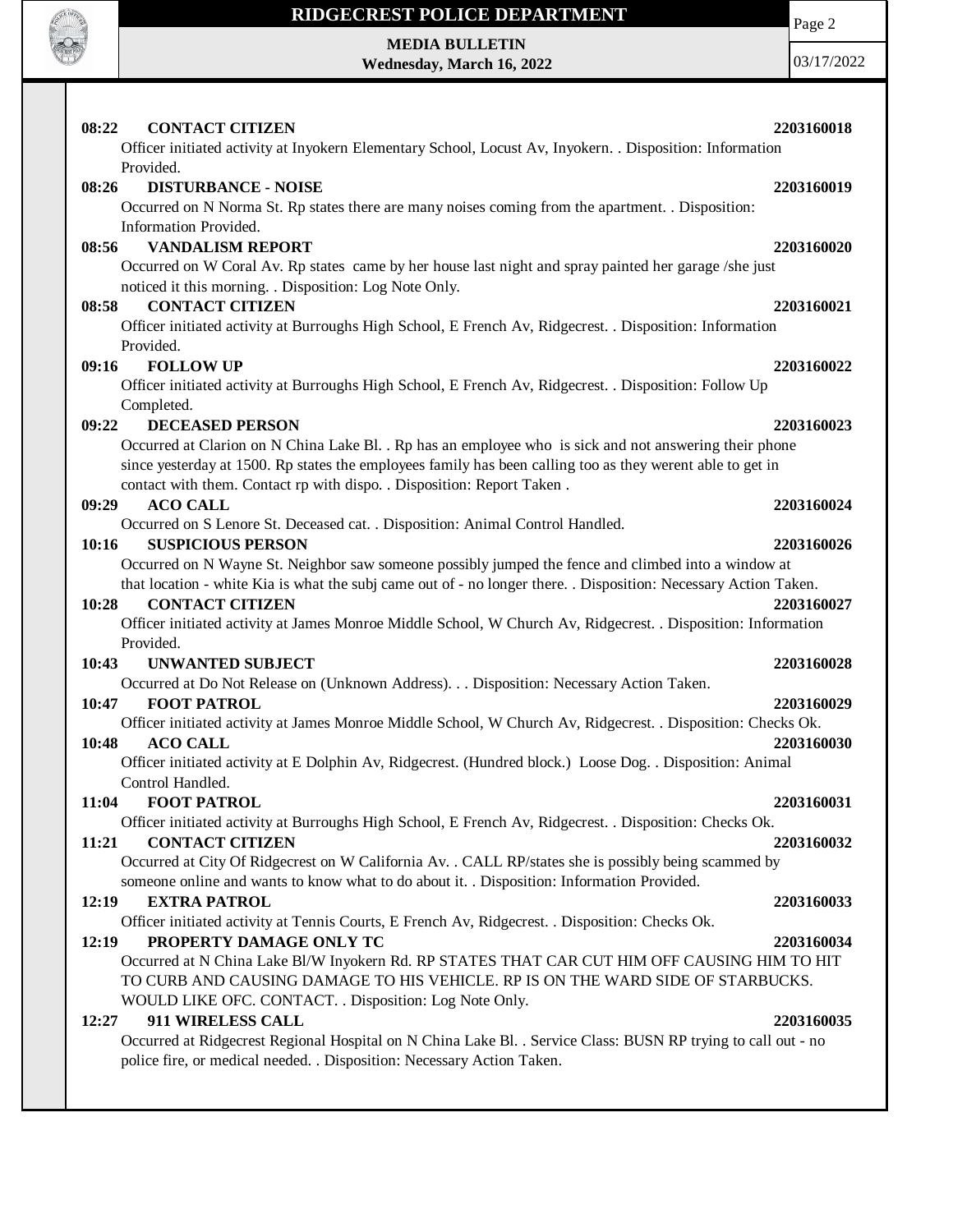

# **RIDGECREST POLICE DEPARTMENT MEDIA BULLETIN**

**Wednesday, March 16, 2022**

Page 3

| 12:28<br><b>DISABLED VEHICLE</b><br>Officer initiated activity at E French Av/N China Lake Bl, Ridgecrest. . Disposition: Necessary Action Taken.        | 2203160036 |
|----------------------------------------------------------------------------------------------------------------------------------------------------------|------------|
| 12:31<br>911 WIRELESS CALL                                                                                                                               |            |
| Occurred at Ridgecrest Regional Hospital on N China Lake Bl. . Service Class: BUSN Second call from this                                                 | 2203160037 |
| number - male stated no police, fire, or medical needed. . Disposition: Necessary Action Taken.                                                          |            |
|                                                                                                                                                          |            |
| 911 WIRELESS CALL<br>12:41                                                                                                                               | 2203160038 |
| Occurred at Ridgecrest Regional Hospital on N China Lake Bl. . Service Class: BUSN Patient trying to dial out. .<br>Disposition: Necessary Action Taken. |            |
| <b>BATTERY REPORT</b><br>12:45                                                                                                                           | 2203160039 |
| Occurred at James Monroe Middle School on W Church Av. . Rp states that juv was assaulted at school. rp is<br>in the lobby. . Disposition: Report Taken. |            |
| <b>TRAFFIC STOP</b><br>12:48                                                                                                                             | 2203160040 |
| Officer initiated activity at Burroughs High School, E French Av, Ridgecrest. . Disposition: Warning                                                     |            |
| (Cite/Verbal).                                                                                                                                           |            |
| <b>DISTURBANCE - SUBJECT</b><br>12:48                                                                                                                    | 2203160041 |
| Occurred at Saddas Eastridge Market on E Ridgecrest Bl. . Cellular E911 Call: Lat:35.622155 Lon:-                                                        |            |
| 117.66128Service Class: WPH2 wfa/pink shirt/inside store/hitting herself and screaming. . Disposition: Checks<br>Ok.                                     |            |
| <b>CONTACT CITIZEN</b><br>12:55                                                                                                                          | 2203160042 |
| Officer initiated activity at Burroughs High School, E French Av, Ridgecrest. . Disposition: Follow Up                                                   |            |
| Completed.                                                                                                                                               |            |
| 12:58<br><b>WARRANT ARREST</b>                                                                                                                           | 2203160043 |
| Occurred at Sands Mobile Home Park on W Ridgecrest Bl. . Call rp/rp reporting squatters at space 4 and 5                                                 |            |
| SA/Moore, William Paul 08/17/1981                                                                                                                        |            |
| WNO/RM053925B Bail/25k Chg/11364 HS/602(m) PC/1104.2 UHC                                                                                                 |            |
| WNO/RM053716B Bail/40k Chg/11350(a) HS/11364 HS                                                                                                          |            |
| WNO/RM054743A Bail/5k Chg/11377(a) HS                                                                                                                    |            |
| WNO/RM053936A Bail/15k Chg/12500(a) VC                                                                                                                   |            |
| WNO/RM051920A Bail/60k Chg/488 PC                                                                                                                        |            |
|                                                                                                                                                          |            |
| WNO/RM050430A Bail/133k Chg/11350(a) HS/853.7 PC                                                                                                         |            |
| WNO/RM050117A Bail/133k Chg/11364 HS                                                                                                                     |            |
| WNO/RM049914A Bail/133k Chg/602(m) PC                                                                                                                    |            |
| WNO/RM049450A Bail/133k Chg/11364 HS                                                                                                                     |            |
| WNO/RM051451A Bail/133k Chg/11364 HS                                                                                                                     |            |
| SA/Rivera, Mariah Christina 02/16/1997 Open Chg/11364 HS Case 22-802                                                                                     |            |
| Both subj's cited and released. . Disposition: Arrest Made.                                                                                              |            |
| <b>HOME VISIT</b><br>13:00                                                                                                                               | 2203160044 |
| Officer initiated activity at E Ridgecrest Bl, Ridgecrest. . Disposition: Information Provided.                                                          |            |
| 13:02<br><b>CONTACT CITIZEN</b>                                                                                                                          | 2203160045 |
| Occurred at City Of Ridgecrest on W California Av. . CALL RP/states he has questions for an officer about                                                |            |
| fraud. . Disposition: Information Provided.                                                                                                              |            |
| <b>TRAFFIC STOP</b><br>13:14                                                                                                                             | 2203160046 |
| Officer initiated activity at S Sunland St, Ridgecrest. (Hundred block.). . Disposition: Warning (Cite/Verbal).                                          |            |
| <b>UNDER THE INFLUENCE</b><br>13:21                                                                                                                      | 2203160047 |
| Officer initiated activity at James Monroe Middle School, W Church Av, Ridgecrest. . Disposition: Information                                            |            |
| Provided.                                                                                                                                                |            |
| <b>BURGLARY ALARM</b><br>13:37                                                                                                                           | 2203160048 |
|                                                                                                                                                          |            |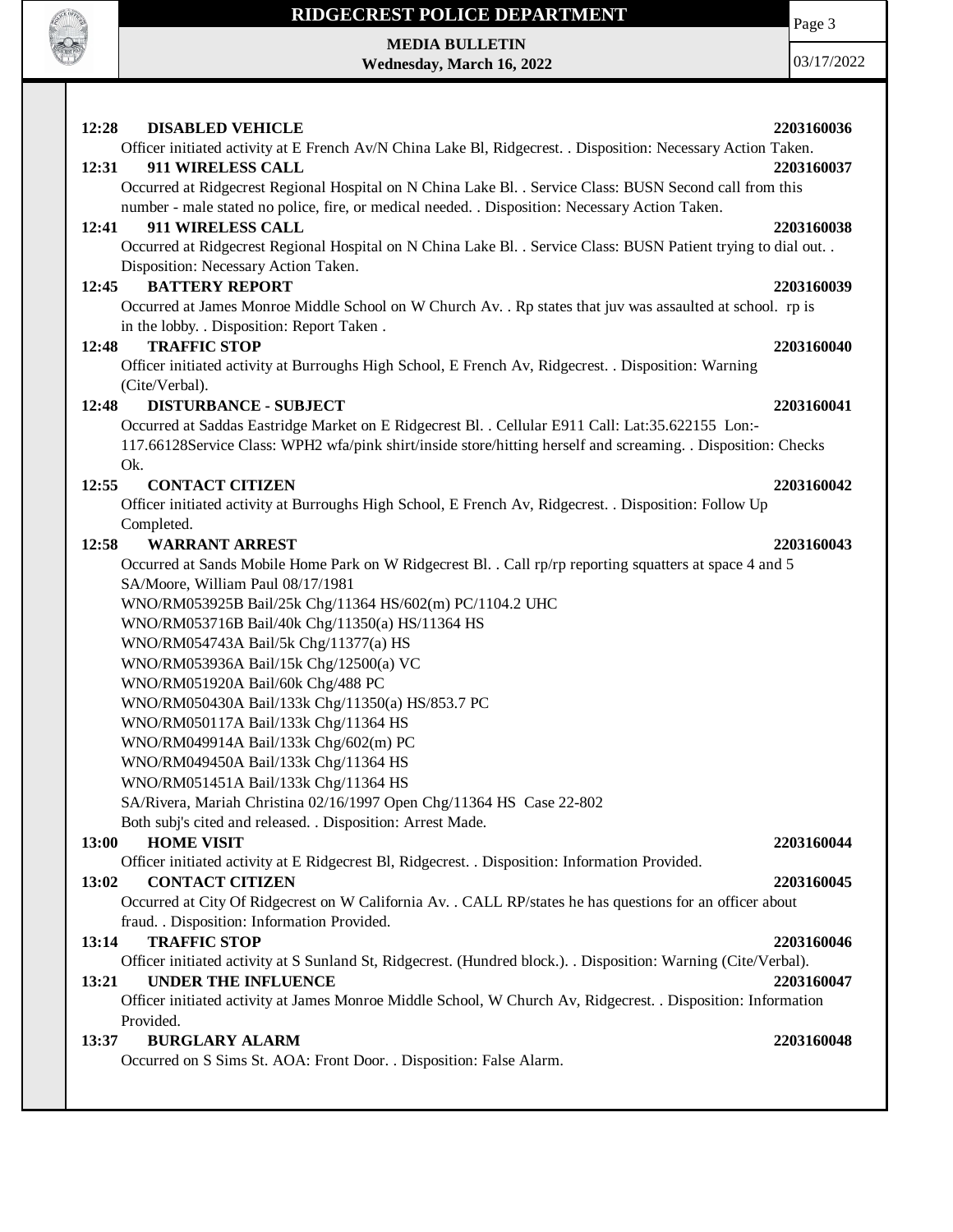

**MEDIA BULLETIN**

**Wednesday, March 16, 2022**

Page 4

| <b>FOLLOW UP</b><br>13:48                                                                                       | 2203160049 |
|-----------------------------------------------------------------------------------------------------------------|------------|
| Officer initiated activity at James Monroe Middle School, W Church Av, Ridgecrest. . Disposition: Follow Up     |            |
| Completed.                                                                                                      |            |
| 13:52<br><b>JUVENILE PROBLEM</b>                                                                                | 2203160050 |
| Officer initiated activity at Murray Middle School, E Drummond Av, Ridgecrest. . Disposition: Necessary         |            |
| Action Taken.                                                                                                   |            |
| <b>MISUSE OF 9-1-1</b><br>13:53                                                                                 | 2203160051 |
| Occurred at City Of Ridgecrest on W California Av. . RP was asking where the closest SS office is - advised to  |            |
| call non emergency line. . Disposition: Necessary Action Taken.                                                 |            |
| <b>FRAUDULENT REPORT</b><br>13:53                                                                               | 2203160052 |
| Occurred at City Of Ridgecrest on W California Av. . CALL RP/states someone is trying to open an account in     |            |
| her name with her SS#. . Disposition: Negative Contact.                                                         |            |
| PROPERTY DAMAGE ONLY TC<br>13:58                                                                                | 2203160053 |
| Occurred at Department Of Motor Vehicles on W Perdew Av. . 2 vehicles - both still on scene - no injuries. .    |            |
| Disposition: Necessary Action Taken.                                                                            |            |
| <b>FOLLOW UP</b><br>14:24                                                                                       | 2203160054 |
| Officer initiated activity at Burroughs High School, E French Av, Ridgecrest. . Disposition: Follow Up          |            |
| Completed.                                                                                                      |            |
| 14:34 LAND TRESPASS                                                                                             |            |
|                                                                                                                 | 2203160055 |
| Occurred at Sands Mobile Home Park on W Ridgecrest Bl. . Rp states an HMA just walked onto the property         |            |
| and into the trailer/rp states he is not allowed there per the manager. Disposition: Unfounded.                 |            |
| <b>FOOT PATROL</b><br>14:35                                                                                     | 2203160056 |
| Officer initiated activity at Tennis Courts, E French Av, Ridgecrest. . Disposition: Checks Ok.                 |            |
| <b>TRAFFIC DETAIL</b><br>14:43                                                                                  | 2203160057 |
| Officer initiated activity at Burroughs High School, E French Av, Ridgecrest. NORTH SIDE. . Disposition:        |            |
| Necessary Action Taken.                                                                                         |            |
| PEDESTRIAN CHECK<br>14:45                                                                                       | 2203160058 |
| Officer initiated activity at S China Lake Bl, Ridgecrest. X1 BEHIND OLD WALMART. . Disposition: Log Note       |            |
| Only.                                                                                                           |            |
| 14:49<br><b>290 REGISTRANT</b>                                                                                  | 2203160059 |
| Occurred at City Of Ridgecrest on W California Av. . Annual. . Disposition: Necessary Action Taken.             |            |
| <b>WELFARE CHECK</b><br>14:53                                                                                   | 2203160060 |
| Occurred on W Coral Av. RP states. . Disposition: Checks Ok.                                                    |            |
| 14:57<br><b>CONTACT CITIZEN</b>                                                                                 | 2203160061 |
| Occurred at City Of Ridgecrest on W California Av. . CALL RP/requesting to speak to an SRO. . Disposition:      |            |
| Information Provided.                                                                                           |            |
| <b>TRAFFIC STOP</b><br>15:02                                                                                    | 2203160062 |
| Officer initiated activity at W Wilson Av, Ridgecrest. (Hundred block.). . Disposition: Citation.               |            |
| 15:03<br><b>KEEP THE PEACE</b>                                                                                  | 2203160063 |
| Occurred on W Wilson Av. Call rp prior to heading to address/states she needs to grab belongings and a          |            |
| couch. . Disposition: Peace Kept.                                                                               |            |
| <b>CONTACT CITIZEN</b><br>15:08                                                                                 | 2203160064 |
| Officer initiated activity at Sierra Vista Education Center, N Norma St, Ridgecrest. . Disposition: Information |            |
| Provided.                                                                                                       |            |
| 15:10<br><b>HOME VISIT</b>                                                                                      | 2203160065 |
| Officer initiated activity at S Downs St, Ridgecrest. . Disposition: Necessary Action Taken.                    |            |
| PATROL CHECK                                                                                                    |            |
| 15:12                                                                                                           | 2203160066 |
| Officer initiated activity at Skate Park, E French Av, Ridgecrest. . Disposition: Checks Ok.                    |            |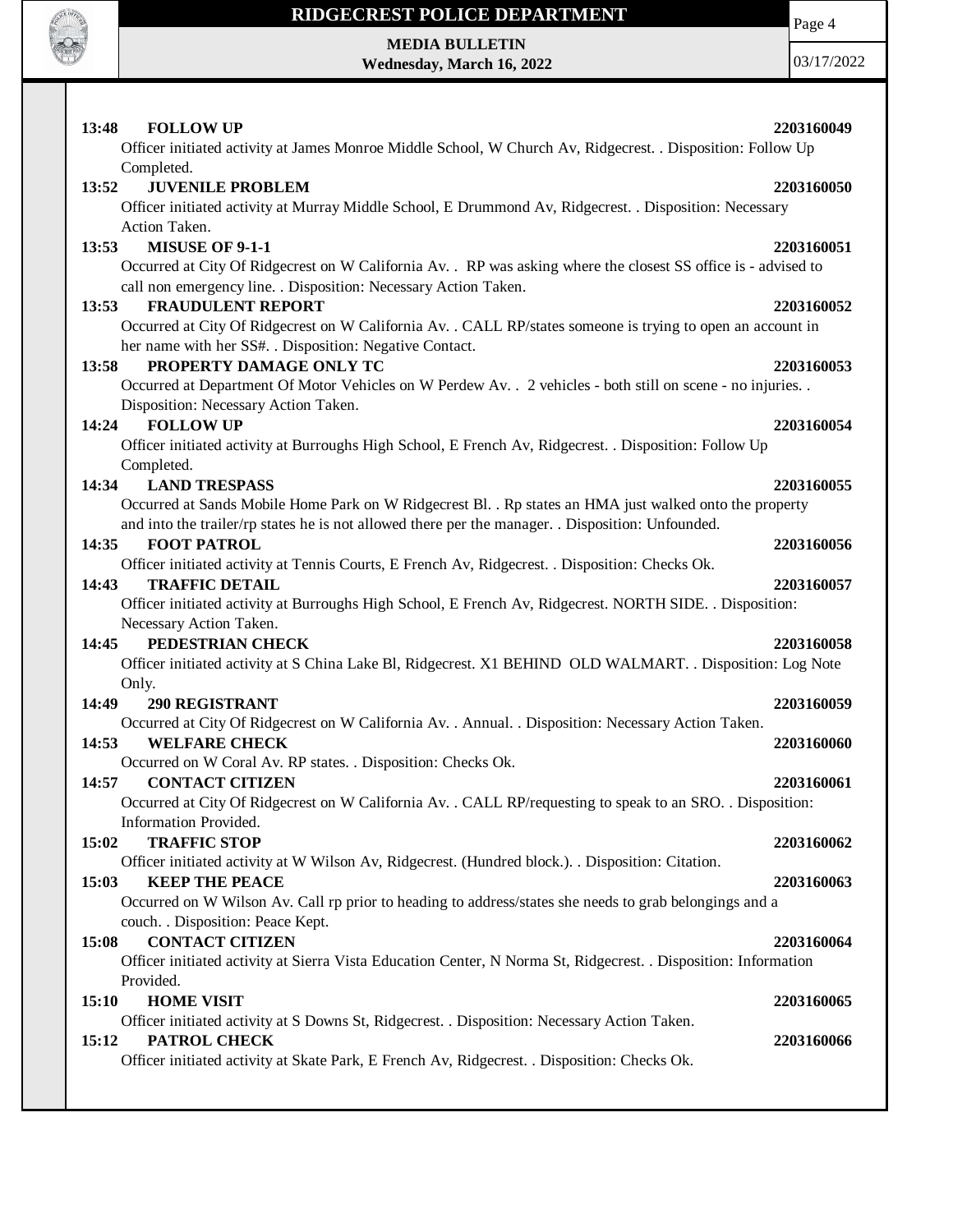

Page 5

**MEDIA BULLETIN Wednesday, March 16, 2022**

| 15:28<br><b>TRAFFIC STOP</b>                                                                                                                                             | 2203160067 |
|--------------------------------------------------------------------------------------------------------------------------------------------------------------------------|------------|
| Officer initiated activity at S Warner St, Ridgecrest. (Hundred block.). . Disposition: Warning (Cite/Verbal).                                                           |            |
| <b>WARRANT ARREST</b><br>15:42                                                                                                                                           | 2203160068 |
| Officer initiated activity at W Wilson Av, Ridgecrest. (Hundred block.) SA/Cacho, Ricardo 09/22/89 Open                                                                  |            |
| Chg/11364 HS 22-803 and two warrants:                                                                                                                                    |            |
| RF008802B Bail/80K Chg/460(b) PC 22-803                                                                                                                                  |            |
| RM055766A Bail/500 Chg/11377(A) HS Supp 21-4007                                                                                                                          |            |
| Transported to KCJ Mojave. . Disposition: Arrest Made.                                                                                                                   |            |
| 15:54<br><b>ACO CALL</b>                                                                                                                                                 | 2203160069 |
| Officer initiated activity at S Valley St, Ridgecrest. WELFARE CK ON DOG. . Disposition: Animal Control                                                                  |            |
| Handled.                                                                                                                                                                 |            |
| PRISONER TRANSPORT<br>16:02                                                                                                                                              | 2203160070 |
| Occurred at City Of Ridgecrest on W California Av. . 21-4007                                                                                                             |            |
| 22-803. . Disposition: Necessary Action Taken.                                                                                                                           |            |
| 16:21<br><b>ACO CALL</b>                                                                                                                                                 | 2203160071 |
| Officer initiated activity at S Sunset St, Ridgecrest. (Hundred block.) loose dog. . Disposition: Animal Control                                                         |            |
| Handled.                                                                                                                                                                 |            |
| 16:32<br><b>MEDICAL AID</b>                                                                                                                                              | 2203160072 |
| Occurred on S College Heights Bl. Cellular E911 Call: Service Class: W911<br>Med Aid. . Disposition: Referred<br>To Other Agency.                                        |            |
| <b>TRAFFIC STOP</b><br>16:36                                                                                                                                             | 2203160073 |
| Officer initiated activity at E Ridgecrest Bl, Ridgecrest. (Hundred block.). Disposition: Citation.                                                                      |            |
| 16:42<br><b>ACO CALL</b>                                                                                                                                                 | 2203160074 |
| Occurred at Hacienda Court on W Miguel Ct. . RP's dog was bitten by another dog. . Disposition: Animal                                                                   |            |
| Control Handled.                                                                                                                                                         |            |
| <b>TERRORIST THREATS REPORT</b><br>16:55                                                                                                                                 | 2203160075 |
| Occurred on S Mahan St. (Hundred block.) RP STATES THREATENED HER. SUBJ NOT ON SCENE AT THIS                                                                             |            |
| TIME. . Disposition: Information Received.                                                                                                                               |            |
| 16:55<br>PARKING VIOLATION                                                                                                                                               | 2203160076 |
| Officer initiated activity at Saddas Eastridge Market, E Ridgecrest Bl, Ridgecrest. . Disposition: Warning                                                               |            |
| (Cite/Verbal).                                                                                                                                                           |            |
| <b>TRAFFIC STOP</b><br>17:06                                                                                                                                             | 2203160077 |
| Officer initiated activity at S Sunland St, Ridgecrest. (Hundred block.). . Disposition: Warning (Cite/Verbal).                                                          |            |
| <b>WARRANT ARREST</b><br>17:15                                                                                                                                           | 2203160078 |
| Occurred at City Of Ridgecrest on W California Av. . SA/Haynes, Shadiamond Lartece 01/12/89 KCSO                                                                         |            |
| WNO/RM055523A Bail/10K Chg/273.6(a) PC                                                                                                                                   |            |
| BF182647a Bail/50K KCSO Kern Valley Chg/601(a)(1) PC<br>Booked CRF. . Disposition: Arrest Made.                                                                          |            |
| <b>CONTACT CITIZEN</b><br>17:36                                                                                                                                          | 2203160079 |
| Occurred at Larkspur Apartments on S Downs St. . Minor 415's are occurring when RP and ex exchange child<br>custody for visitation. . Disposition: Information Provided. |            |
| <b>CONTACT CITIZEN</b><br>17:41                                                                                                                                          | 2203160080 |
| Occurred on W Robertson Av. Call RP regarding problems with a patient's roommate. . Disposition: Information                                                             |            |
| Provided.                                                                                                                                                                |            |
| <b>DISTURBANCE FIGHT</b><br>18:01                                                                                                                                        | 2203160081 |
| Occurred on N Cisco St. Cellular E911 Call: Service Class: WPH2 HMA with pipe or baseball bat outside                                                                    |            |
| challenging people to fight. Anonymous RP. . Disposition: Necessary Action Taken.                                                                                        |            |
| PRISONER TRANSPORT<br>18:43                                                                                                                                              | 2203160082 |
| Officer initiated activity at W California Av, Ridgecrest. 22-804. . Disposition: Necessary Action Taken.                                                                |            |
|                                                                                                                                                                          |            |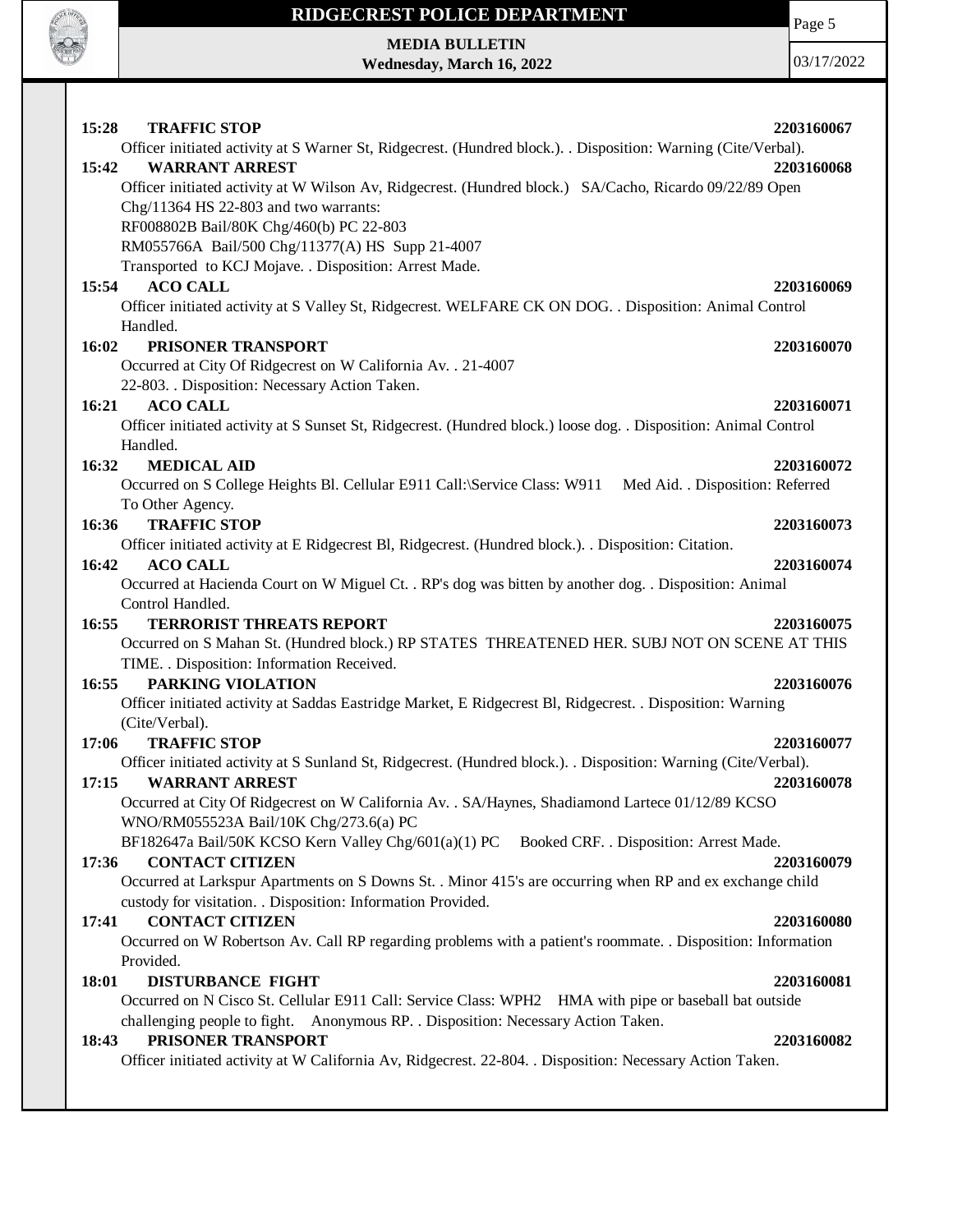

**MEDIA BULLETIN Wednesday, March 16, 2022** Page 6

| 18:51<br><b>GENERIC FIRE CALL/NOT SPECIFIED</b>                                                                                        | 2203160083 |
|----------------------------------------------------------------------------------------------------------------------------------------|------------|
| Occurred at W Drummond Av/N Harriet St. Cellular E911 Call: Service Class: WPH2<br>Several reports of house                            |            |
| fire. Smoke seen in back yard of a house. . Disposition: Referred To Other Agency.                                                     |            |
| <b>UNKNOWN PROBLEM</b><br>18:55                                                                                                        | 2203160084 |
| Occurred on N Gold Canyon Dr. KCSO received phone call asking for officer assistance. Caller completely                                |            |
| unintelligible. . Disposition: Negative Contact.                                                                                       |            |
| <b>CONTACT CITIZEN</b><br>18:59                                                                                                        | 2203160085 |
| Occurred at City Of Ridgecrest on W California Av. . Call RP. Regarding previously-reported incident. .                                |            |
| Disposition: Information Received.                                                                                                     |            |
| <b>CONTACT CITIZEN</b><br>19:14                                                                                                        | 2203160086 |
| Occurred at City Of Ridgecrest on W California Av. . Requests phone call from S3 re t/c that occurred on an                            |            |
| earlier date. . Disposition: Information Received.                                                                                     |            |
| <b>SUSPICIOUS CIRCUMSTANCES</b><br>19:18                                                                                               | 2203160087 |
| Occurred at S Sunland St/E Church Av. On Church between Sunland/Broadway, large group of people with                                   |            |
| trucks in street, hassling drivers passing by. Some drinking alcohol. . Disposition: Necessary Action Taken.<br><b>MISUSE OF 9-1-1</b> |            |
| 19:45<br>Occurred on N Gold Canyon Dr. Cellular E911 Call: Service Class: W911<br>Subject misusing 9-1-1 phone                         | 2203160088 |
| Disposition: Warning (Cite/Verbal).                                                                                                    |            |
| <b>CONTACT CITIZEN</b><br>19:50                                                                                                        | 2203160089 |
| Occurred on N Gold Canyon Dr. RP calling repeatedly and needing nothing. . Disposition: Cancelled by RP.                               |            |
| <b>MISUSE OF 9-1-1</b><br>19:53                                                                                                        | 2203160090 |
| Occurred on N Gold Canyon Dr. Cellular E911 Call: Service Class: W911<br>RP continuing to call 911 for no                              |            |
| reason. W/A. . Disposition: Warning (Cite/Verbal).                                                                                     |            |
| <b>CONTACT CITIZEN</b><br>20:02                                                                                                        | 2203160091 |
| Occurred at James Monroe Middle School on W Church Av. . Regarding incident today and earlier this week. .                             |            |
| Disposition: Information Received.                                                                                                     |            |
| <b>TRAFFIC STOP</b><br>20:54                                                                                                           | 2203160092 |
| Officer initiated activity at S China Lake Bl, Ridgecrest. (Hundred block.). Disposition: Citation.                                    |            |
| 21:02<br>911 WIRELESS CALL                                                                                                             | 2203160093 |
| Occurred on N Helena St. Cellular E911 Call: Service Class: WPH2<br>Adult female stating her child was                                 |            |
| playing with her phone. . Disposition: Log Note Only.                                                                                  |            |
| 21:12<br>911 WIRELESS CALL                                                                                                             | 2203160094 |
| Occurred on S Silver Ridge St. Cellular E911 Call: Service Class: W911 Front yard. RP states her outside                               |            |
| motion lights came on and she believes subjects are painting her fence. . Disposition: Gone On Arrival.                                |            |
| 21:15<br><b>MEDICAL AID</b>                                                                                                            | 2203160095 |
| Occurred on N Gold Canyon Dr. Cellular E911 Call: Service Class: W911 Ambulance request. . Disposition:                                |            |
| Referred To Other Agency.                                                                                                              |            |
| <b>REPOSSESSION</b><br>21:24                                                                                                           | 2203160096 |
| Occurred on W Franklin Av. . Disposition: Log Note Only.                                                                               |            |
| 21:30<br><b>EXTRA PATROL</b>                                                                                                           | 2203160097 |
| Occurred on W Coral Av. Due to harassment and ongoing vandalism. . Disposition: Checks Ok.                                             |            |
| <b>EXTRA PATROL</b><br>21:35                                                                                                           | 2203160098 |
| Occurred on W Iowa Av. Due to ongoing vandalism and harassment. . Disposition: Checks Ok.<br><b>CONTACT CITIZEN</b>                    |            |
| 22:00<br>Occurred on W Franklin Av. Cellular E911 Call: Service Class: WPH2 Stated someone is breaking the ignition                    | 2203160099 |
| to his veh and it is being stolen. . Disposition: Information Provided.                                                                |            |
| <b>MEDICAL AID</b><br>22:14                                                                                                            | 2203160100 |
| Occurred on N Cisco St. Service Class: RESD Lift Assist. . Disposition: Referred To Other Agency.                                      |            |
|                                                                                                                                        |            |